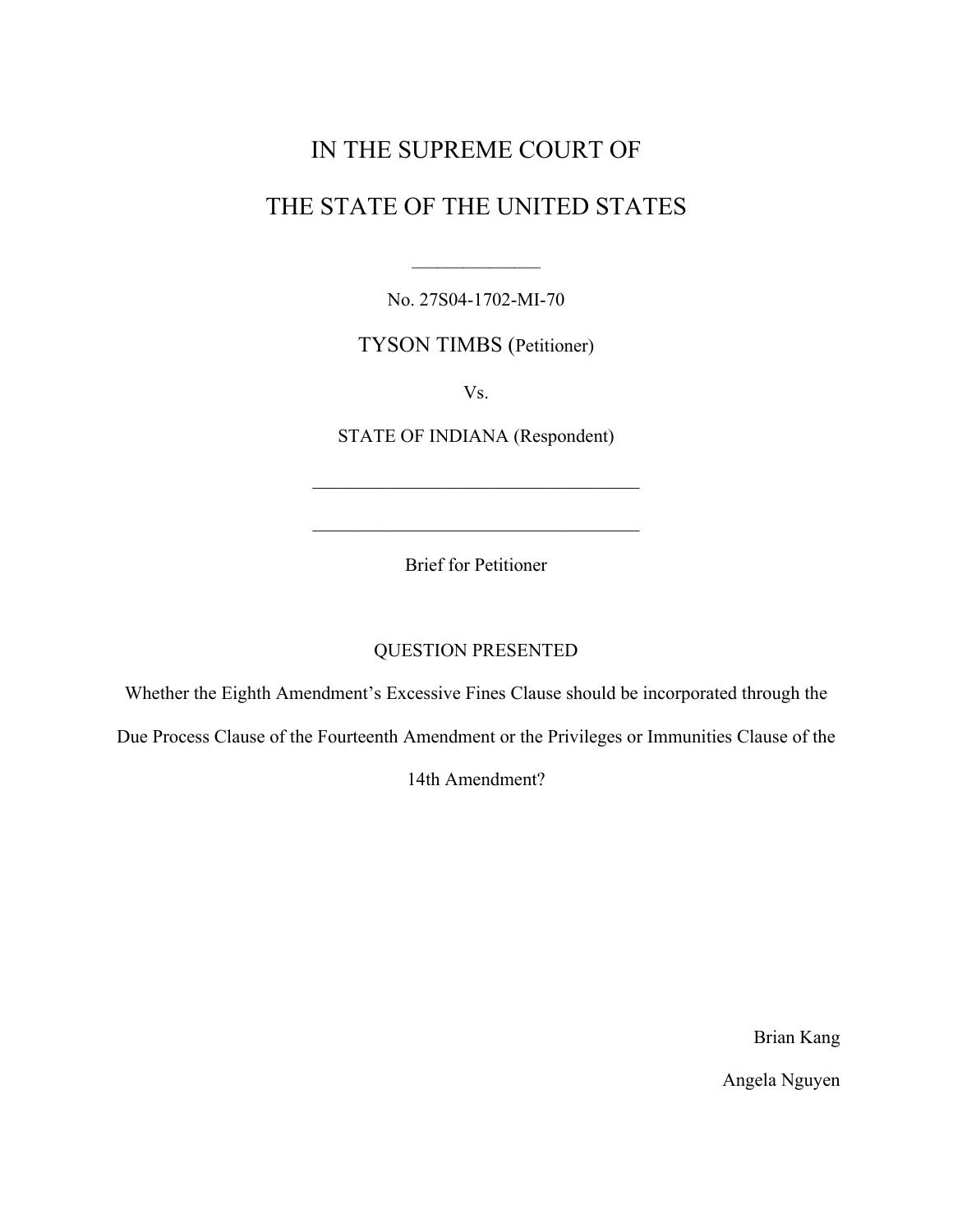# Table of contents

| $\mathbf{F}$ and $\mathbf{F}$ and $\mathbf{F}$ and $\mathbf{F}$ and $\mathbf{F}$ and $\mathbf{F}$ and $\mathbf{F}$ and $\mathbf{F}$ and $\mathbf{F}$ and $\mathbf{F}$ and $\mathbf{F}$ and $\mathbf{F}$ and $\mathbf{F}$ and $\mathbf{F}$ and $\mathbf{F}$ and $\mathbf{F}$ and $\mathbf{F}$ and |  |
|--------------------------------------------------------------------------------------------------------------------------------------------------------------------------------------------------------------------------------------------------------------------------------------------------|--|

## Table of authorities

*Second Amendment* (1791)

*Eighth Amendment* (1791)

*Fourteenth Amendment* (1868)

*Austin v. United States* 509 U.S. 602, 607 (1993)

*McDonald v. City of Chicago* 561 U.S. 742, 767 (2010)

*Timbs v Indiana* (Docket #17-1091) (2018)

### **Statement of the facts**

On January 13th, Tyson Timbs purchased a Land Rover for \$42,058.30 with the money he inherited from his father's life insurance policy. When he bought the Land Rover it had 1,237 miles on its odometer. Over the next five months he drove more than 16,000 miles in the vehicle. He then regularly drove this vehicle between Marion and Richmond, Indiana to buy and transport Heroin. A confidential police informant later learned of Timbs's drug trafficking. The police then decided to set up a drug purchase and on their 3rd buy, the police apprehended Timbs during a traffic stop. On June 2013, the state charged Timbs with two counts of dealing a controlled substance and one count of conspiracy to commit theft. In 2015 Timbs pleaded guilty to one count of felony and dealing and one count of felony conspiracy to commit theft. The trial court accepted the plea and sentenced Timbs to 6 years, 1 year in home detention with his aunt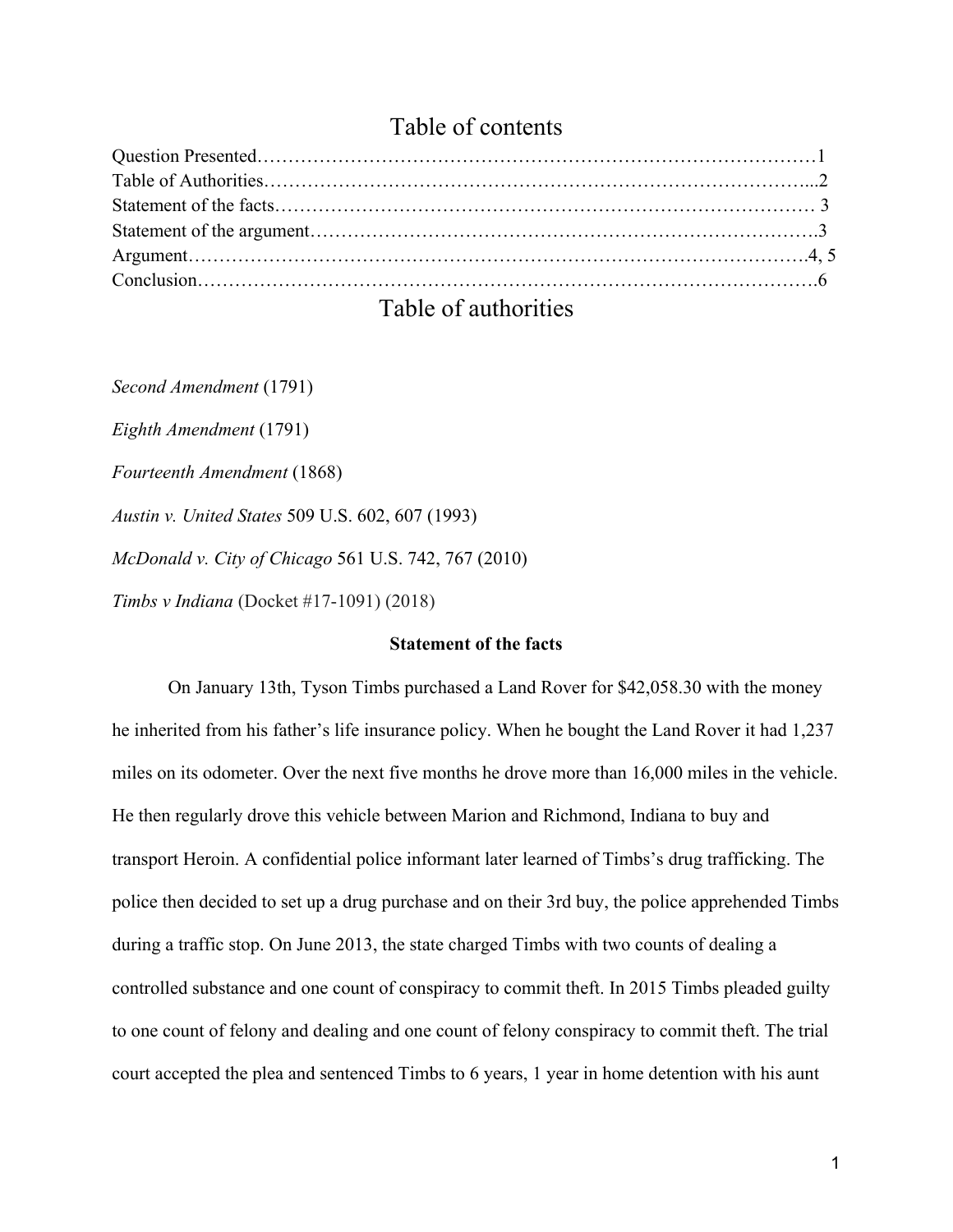and 5 years on probation. Timbs also paid a total of \$1203 for his actions. Several months after, a private law firm filed a civil case against Timbs to forfeit his vehicle, on behalf of the state. This fell against the 8th amendment of excessive fines because his car was worth more than \$42,058.30 which went beyond his maximum statutory fine of \$10,000 for his Class B felony.

#### **Statement of argument**

The Eighth Amendment Excessive Fines Clause, the Fourteenth Amendment's Privileges and Immunities Clause applies to the States and should be incorporated against the States due to the facts presented in *McDonald v. City of Chicago* 561 U.S. 742, 767 (2010) and *Austin v. United States* 509 U.S. 602, 607 (1993), referring to the using of Amendments to their full extent in State governments.

### **Argument**

In 1993, a case very similar to the case before the court occurred involving forfeiture of property by the State. In *Austin v. United States* (509 U.S. 602, 607), Richard Austin was arrested for his possession and intent to sell cocaine in South Dakota. The United States filed an *in rem* action and seized his property relating it to his drug activity, however, the forfeiture of his property created an Eighth Amendment conflict by violating the Excessive Fines Clause. The Supreme Court's holding was that the forfeiture was "a monetary punishment" and because of this "is subject to the limitations of the Excessive Fines Clause."

The *in rem* jurisdiction called by the United States in *Austin v. United States* (509 U.S. 602, 607) placed this issue at the Federal level. This issue in *Timbs v Indiana* (Docket #17-1091) is the incorporation of Amendments at the State level, specifically the Eighth Amendment Excessive Fines Clause. The State of Indiana called a civil forfeiture against Tyson Timbs, claiming his Land Rover and creating a disadvantage for him in having to borrow his neighbor's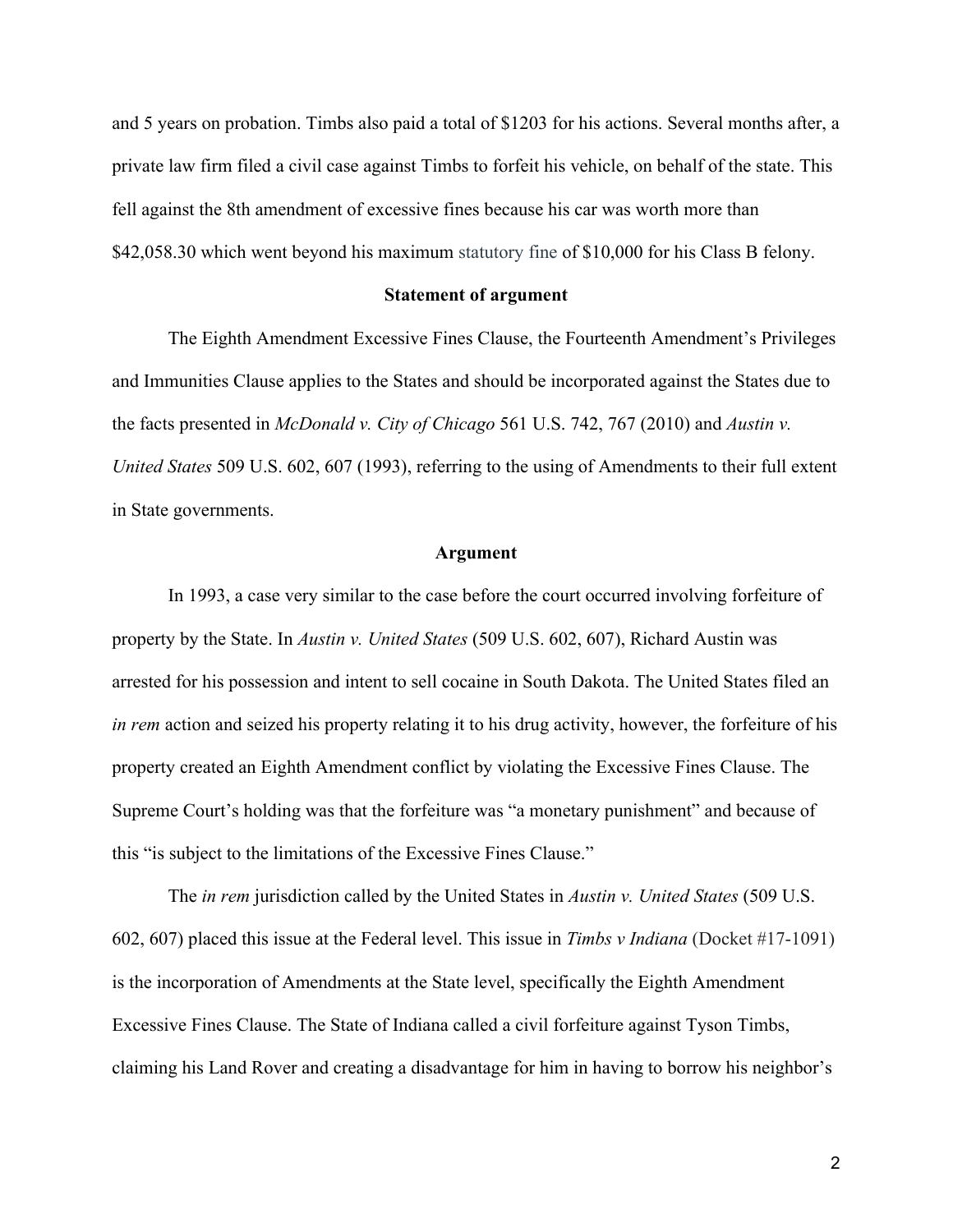car to drive to work. Timbs, in response, claimed a violation of his rights due to the State creating an excessive fine in the cost of having his vehicle returned. The burden Timbs places on his neighbor by having to borrow their car to commute to work and the difficulties of paying \$40,000 for the value of his Land Rover creates a monetary punishment, one that is \$30,000 over the maximum fine Timbs should have to pay. The fact that this is not seen as an issue by the State of Indiana is a very serious problem that should be addressed in the Supreme Court and the Eighth Amendment Excessive Fines Clause should apply in the State level as it is in the Federal level.

The Incorporation Clause of the Fourteenth Amendment appears in its first section, stating "no State shall make or enforce any law which shall abridge the privileges or immunities of citizens of the United States," a statement the State of Indiana ignores by enforcing its civil forfeiture of Timbs' Land Rover and taking away a portion of his Eighth Amendment rights. If anything should be incorporated by the States, priority should be given to the Bill of Rights, the original Ten Amendments written by the framers of the Constitution and enforced from the very beginning.

Another example occurred in 2008 when Otis McDonald wished to purchase a handgun for his own protection in his neighborhood. The city of Chicago, however, refuses any applications for handguns after 1982 to help reduce their crime rate. This requirement was questioned when the courts realized that a Second Amendment issue was occurring as the regulation to handguns hinders the right to bear arms to any residents who wish to purchase handguns after 1982. Eventually, the case reached the Supreme Court and it was ruled that the right to bear arms was protected by the Second Amendment and the city of Chicago's decision to

3